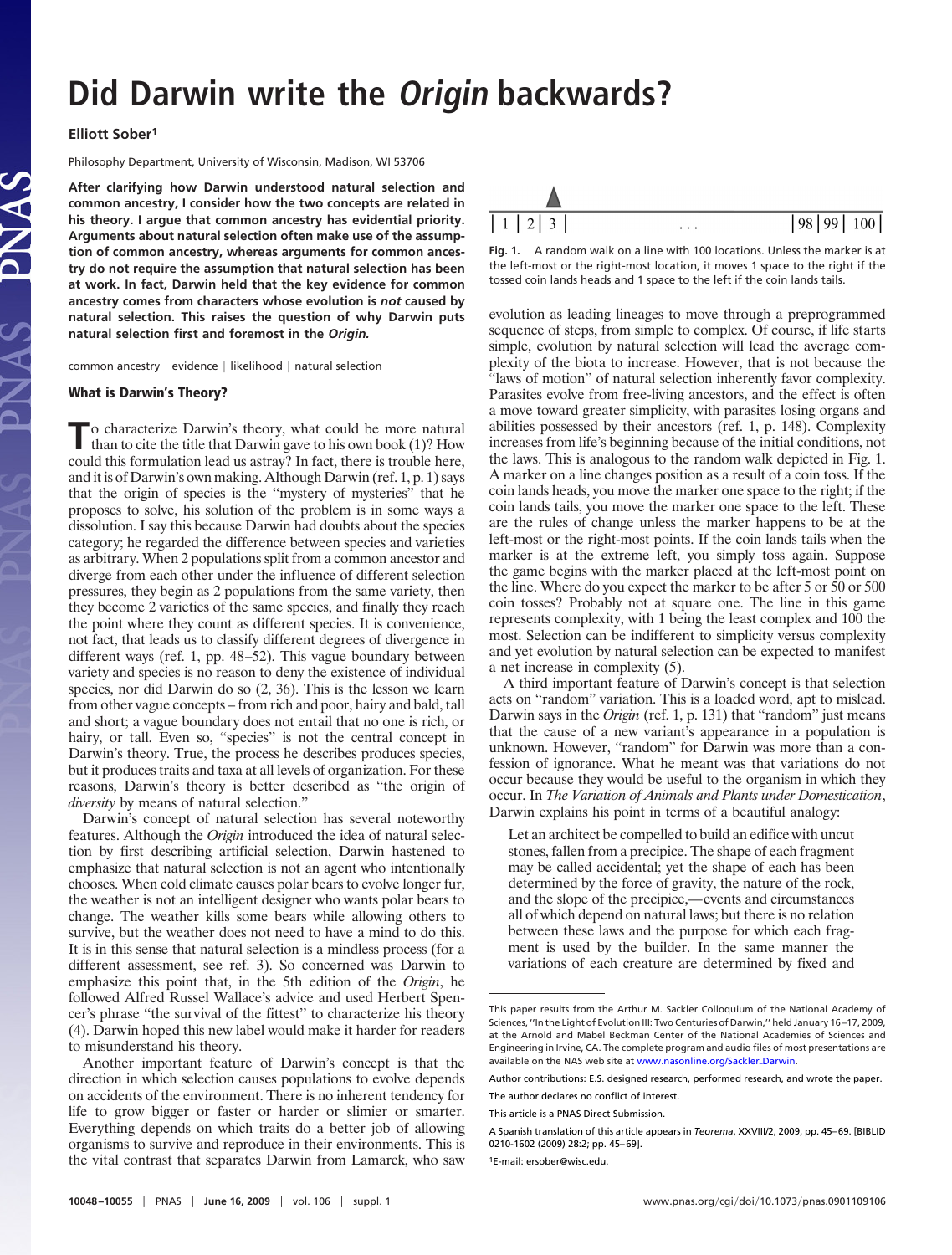immutable laws; but these bear no relation to the living structure which is slowly built up through the power of natural selection, whether this be natural or artificial selection.

## Ref. 6, p. 236.

A fourth important feature concerns the level at which Darwin took natural selection to act. In almost all of the examples that Darwin discusses, traits are said to be selected because they help the individual organisms that possess them to survive and reproduce. Tigers have sharp teeth because tigers with sharp teeth do better than tigers with dull teeth. The reason the trait evolved is not that sharp teeth help the species to avoid extinction or somehow keep the ecosystem from collapsing. In examples of this sort, Darwin embraces what biologists now call ''individual'' selection. An exception to this pattern of thinking occurs when Darwin considers the evolution of human morality. Why do human beings often sacrifice their welfare for the good of the group? This is how Darwin sets the problem in the *Descent of Man*:

It is extremely doubtful whether the offspring of the more sympathetic and benevolent parents, or of those which were the most faithful to their comrades, would be reared in greater number than the children of selfish and treacherous parents of the same tribe. He who was ready to sacrifice his life, as many a savage has been, rather than betray his comrades, would often leave no offspring to inherit his noble nature. The bravest men, who were always willing to come to the front in war, and who freely risked their lives for others, would on an average perish in larger number than other men.

## Ref. 7, p. 163.

Then he proposes his solution:

It must not be forgotten that although a high standard of morality gives but a slight or no advantage to each individual man and his children over the other men of the same tribe, yet that an increase in the number of well-endowed men and an advancement in the standard of morality will certainly give an immense advantage to one tribe over another. A tribe including many members who, from possessing in a high degree the spirit of patriotism, fidelity, obedience, courage, and sympathy, were always ready to aid one another, and to sacrifice themselves for the common good, would be victorious over most other tribes; and this would be natural selection. At all times throughout the world tribes have supplanted other tribes; and as morality is one important element in their success, the standard of morality and the number of well-endowed men will thus everywhere tend to rise and increase.

## Ref. 7, p. 166.

Here, Darwin invokes the hypothesis of group selection. When groups compete, characteristics that are deleterious to the individuals who have them can evolve because they are good for the group in which they occur. Biologists now call such traits ''altruistic.'' For Darwin, natural selection can involve both individual and group selection.

Darwin discusses 2 examples of altruism in the *Origin*—the barbed stinger of honey bees and the sterility of workers found in many species of social insect (ref. 1, pp. 202 and 236). Both traits are deleterious to the individuals that have them. Bees that sting intruders to the nest eviscerate themselves; sterile workers have a reproductive success of zero. In each case, Darwin explains the trait's evolution by pointing out that it is advantageous to the community. Some modern commentators interpret Darwin's discussion of these traits as anticipating the idea of kin selection, which they view as a type of individual, not group, selection (8). Others regard kin selection as a kind of group selection and so regard

Darwin's theorizing about barbed stingers and worker sterility as following the same pattern he later used to think about human morality (9). For those who prefer the former interpretation, there is an interesting interpretive question: Why did Darwin embrace group selection to account for human morality, but decline to do so in connection with the stinger and the sterility?

Regardless of how one interprets this small handful of examples, it is clear that Darwin invoked group selection hypotheses only rarely. Was this because he thought that group selection occurs more rarely and is a less important cause of evolution than individual selection? In the first edition of the *Origin*, Darwin (ref. 1, p. 87) does make a general comment about selection's effect on traits that are good for the group. He says that ''in social animals it will adapt the structure of each individual for the benefit of the community; if each in consequence profits by the selected change.'' This is not an endorsement of group selection, since traits that are good for the group can evolve by individual selection if they also happen to be good for the individuals who have them. However, in the 6th edition of 1872, Darwin revised this sentence to read: ''in social animals it [selection] will adapt the structure of each individual for the benefit of the community; if the community in consequence profits by the selected change (ref. 4, p. 172).'' This is an endorsement of the general role played by group selection.

The last facet of Darwin's concept of natural selection that I want to mention concerns his comment in the *Origin* (ref. 1, p. 6) that selection is ''the main but not the exclusive cause'' of evolution. One part of this pronouncement is clearer than the other. The idea that selection is not the exclusive cause of evolution just means that there are other causes. Darwin (ref. 1, pp. 134–139) allows for the Lamarckian mechanism of ''use and disuse,'' the inheritance by offspring of traits (phenotypes, in modern parlance) because they were acquired by their parents and turned out to be useful. A standard example is the blacksmith's growing big muscles because of his work and then transmitting these big muscles to his children, who develop those muscles without needing to do what their father did to get them. Darwin also had the idea that descendants retain the traits that their ancestors had, sometimes even though these traits are no longer favored by selection. This is the idea of "ancestral influence"; it explains many rudimentary features (ref. 1, pp. 199, 416, and 450–456) as vestiges of a bygone age; for example, this is why human beings have tail bones and why human fetuses have gill slits (ref. 1, p. 191). Darwin also discusses correlation of characters as a cause of evolution. If a trait favored by selection is correlated with a trait that is neutral or even deleterious, the latter may evolve by piggybacking on the former (ref. 1, pp. 143–147). To use a modern example, our blood is red, not because the color promotes survival and reproduction, but because hemoglobin is red, and hemoglobin was selected for its ability to transport oxygen. Darwin discusses other nonselective causes of evolution, but the point is clear –he denied that selection is the only cause of evolution.

Unfortunately, Darwin does not explain what he meant by saying that selection is the ''main.'' I take it that if selection is the main cause, then it is the most important cause. This might mean that selection is the most frequent—that selection is implicated in the evolution of more traits in more populations than any other cause. Or it could mean that selection is more powerful than the other causes that affect the evolution of a given trait. Here we must consider the different causes that influence a trait's evolution in a population and then imagine how the outcome would have been different if selection had been absent and the other causes present, and how the outcome would have been different if selection had been present and one of the other causes absent (and do this for each of the other causes). Important causes are big difference makers while causes of modest importance make only a small difference in the outcome. Applying this format for separating more important from less to Darwin's theory (and to the evolu-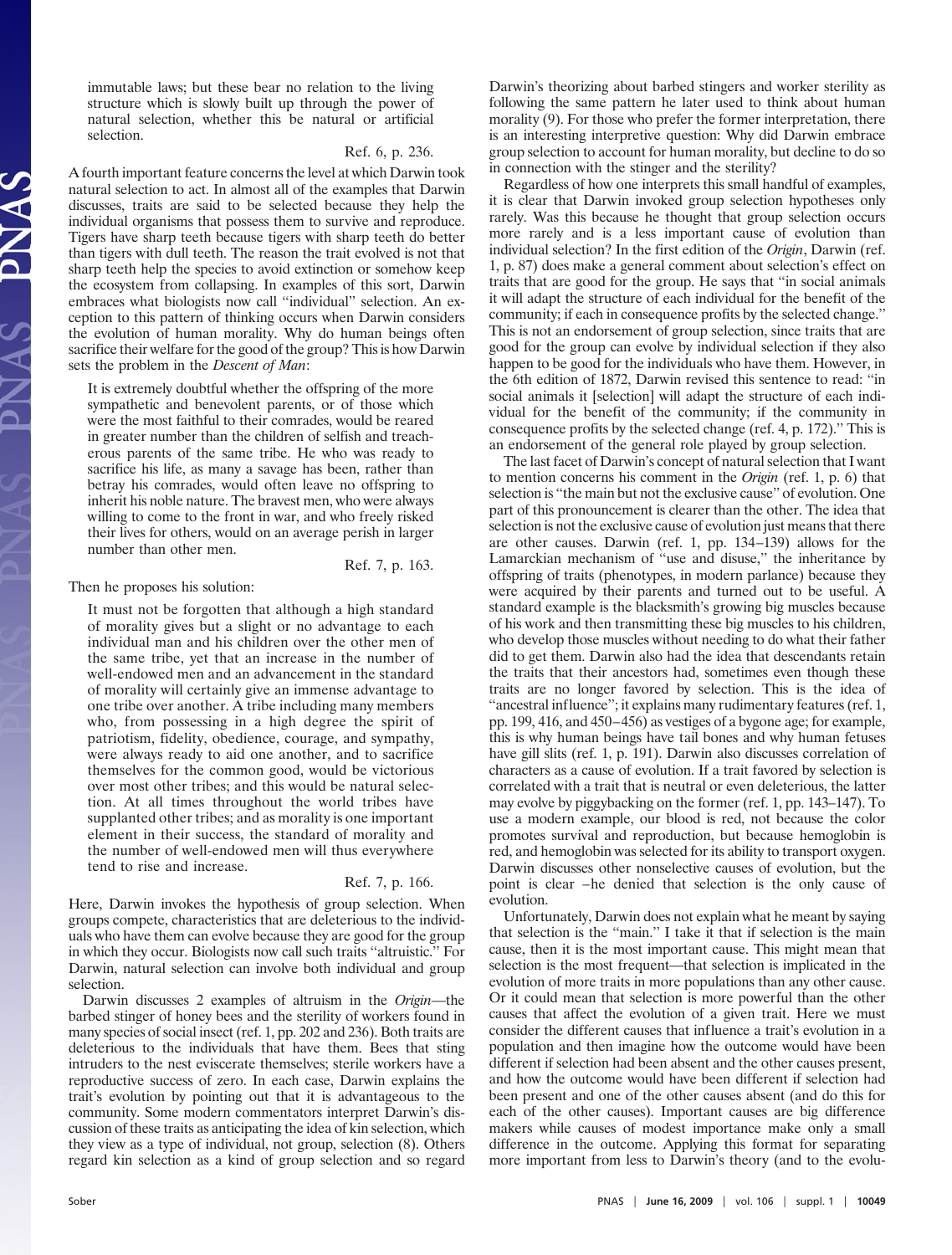

**Fig. 2.** A set of genealogically unrelated lineages, each evolving by natural selection. This is not Darwin's theory.

tionary theory of the present) is an interesting exercise, but it cannot be pursued here.

Given his statement that selection is the main cause of evolution, how are we to interpret the following comment in the *Origin* concerning the importance of ancestral influence: ''the chief part of the organization of every being is simply due to inheritance; and consequently, although each being assuredly is well fitted for its place in nature, many structures now have no direct relation to the habits of life of each species (ref. 1, p. 199)?" If ancestral influence has played so large a role, how can natural selection have been the main cause? Perhaps Darwin should simply have said that selection has been very important. Was it needlessly audacious for Darwin to put selection at the top of a list whose members he had no reason to think he could completely foresee?

## **Common Ancestry**

With these caveats about natural selection duly noted, is ''evolution by natural selection'' a good characterization of Darwin's theory? The answer is emphatically no, as can be seen by considering Fig. 2. Darwin's theory gives the concept of common ancestry a central place. The phrase ''evolution by natural selection'' does not capture this idea, nor does ''descent with modification'' (10, 11). Instead of describing Darwin's theory as evolution *by* natural selection, the theory is better described as common ancestry plus natural selection. This is not a trivial correction, since the idea of common ancestry plays a central role in the big picture that Darwin painted, or so I will argue.

How much common ancestry did Darwin embrace? In the last paragraph of the *Origin*, where Darwin waxes poetic in his description of the ''grandeur in this view of life'' (ref. 1, p. 490), he says that, in the beginning, ''life was breathed into a few forms, or into one.'' A few pages earlier, he is less cautious:

I believe that animals have descended from at most only four or five progenitors, and plants from an equal or lesser number. Analogy would lead me one step further, namely to the belief that all animals and plants have descended from some one prototype. But analogy may be a deceitful guide. Nevertheless all living things have much in common, in their chemical composition, their germinal vesicles, their cellular structure, and their laws of growth and reproduction. We see this even in so trifling a circumstance as that the same poison often similarly affects plants and animals; or that the poison secreted by the gall-fly produces monstrous growths on the wild rose or oak-tree. Therefore I should infer from analogy that probably all organic beings which have ever lived on this earth have descended from some one primordial form, into which life was first breathed.

#### Ref. 1, p. 484.

Both these passages may suggest that Darwin's view was that there was one start-up of life from nonliving materials, or just a few of them. However, this is not what his theory really says. In the fifth edition of the *Origin*, Darwin adds the following remark:

No doubt it is possible, as Mr. G. H. Lewes has urged, that at the first commencement of life many different forms were evolved; but if so, we may conclude that only a few have left modified descendants.

## ref. 4, p. 753.

Darwin was not changing his mind here, but was merely clarifying what he intended all along. The idea was already in the first edition of the *Origin*—not in words, but in a picture. In fact, it was in the book's only picture, shown in Fig. 3. Darwin's view about common ancestry concerns tracing-back, not the number of start-ups. Perhaps life started up one time or many; this may be unknowable and, in any event, was not something that Darwin thought he knew. Darwin's claim is that all of the life that exists now, and all of the fossils that are around now too, trace back to one or a few original progenitors.

Tracing back to a single common ancestor does not entail that there was exactly one start-up. Nor does it entail that all but one of the start-ups failed to have descendants that exist now. If a genealogy is strictly tree-like (with branches splitting but never joining), all but one start-up must go extinct if all current life is to



**Fig. 3.** The only diagram in the *Origin*.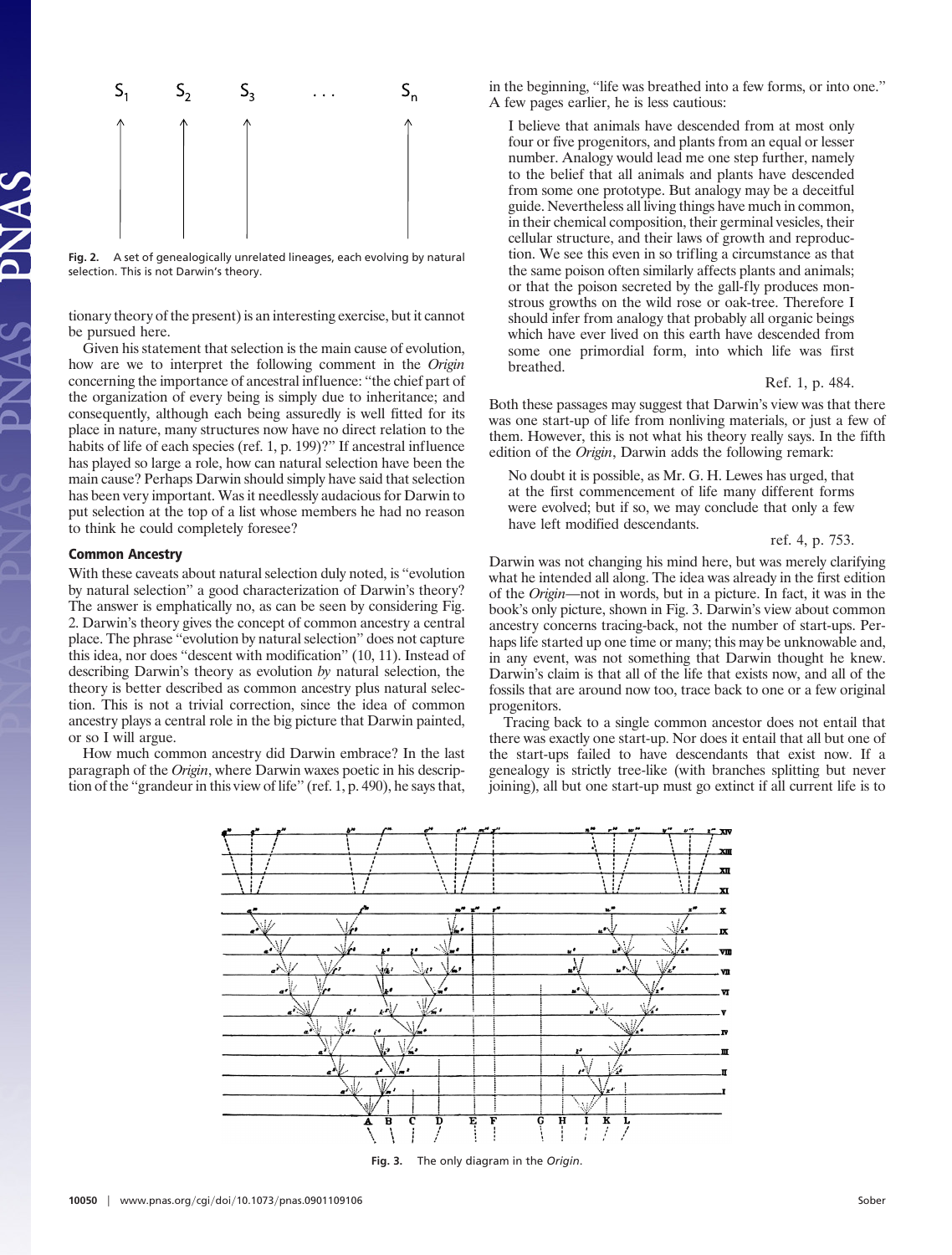

**Fig. 4.** Life with multiple start-ups and a bottleneck. In this example, all current life  $(C_1, C_2, \ldots, C_n)$  traces back to a single common ancestor, but this does not require that 2 of the 3 start-ups (*S*1, *S*2, *S*3) fail to have descendants now. Reticulation leading to a bottleneck (B) is the reason why.

trace back to a single common ancestor. However, if there are reticulations (with branches joining and splitting), this need not be so (12). This point is illustrated in Fig. 4.

One of the main objections to Darwin's theory, both when the *Origin* was published and in the minds of many present-day Creationists, is the idea that species (or ''fundamental kinds'' of organism) are separated from each other by walls. No one doubted, then or now, that natural selection can cause small changes within existing species. The question was whether the process Darwin described can bring about large changes. Maybe a species can be pushed only so far. Darwin was an extrapolationist, inspired by the geological gradualism of Charles Lyell. Darwin reasoned that if artificial selection has achieved what it did in the brief span of time with which plant and animal breeders have had to work, then natural selection can bring about changes that are far more profound since it has operated over the far larger reaches of time that have been available since life began on an ancient earth. Darwin extrapolated from small to large; many of his critics refused to follow him here. If we focus just on natural selection, it is hard to see why Darwin had the more compelling case. However, if we set natural selection aside and consider instead the idea of common ancestry, the picture changes. Darwin thought he had strong evidence for common ancestry. This is enough to show that insuperable species boundaries (and insuperable boundaries between ''kinds'') are a myth; if different species have a common ancestor, the lineages involved faced no such walls in their evolution. And the case for common ancestry does not depend on natural selection at all.

## **Darwin's Principle**

Darwin tells us in the *Origin* that when it comes to finding evidence for common ancestry, the adaptive features that provide evidence for natural selection are precisely where one ought not to look:

[A]daptive characters, although of the utmost importance to the welfare of the being, are almost valueless to the systematist. For animals belonging to two most distinct lines of descent, may readily become adapted to similar conditions, and thus assume a close external resemblance; but such resemblances will not reveal – will rather tend to conceal their blood-relationship to their proper lines of descent.

## Ref. 1, p. 427.

Two of the facts mentioned earlier –that humans and monkeys have tailbones, and that human fetuses and fish have gill slits—are evidence for common ancestry precisely because tailbones and gill slits are useless in humans. Contrast this with the torpedo shape that sharks and dolphins share; this similarity is useful in both groups. One might expect natural selection to cause this trait to evolve in large aquatic predators whether or not they have a common ancestor. This is why the adaptive similarity is almost valueless to the systematist.

Let's distinguish the two parts in this idea and give it a name:

Darwin's Principle. Adaptive similarities provide almost no evidence for common ancestry while similarities that are useless or deleterious provide strong evidence for common ancestry.

Darwin's Principle can be justified in terms of something deeper. The Principle is an application of an idea about probabilistic reasoning called

The Law of Likelihood. Observation *O* favors hypothesis *H<sub>1</sub>* over hypothesis *H<sub>2</sub>* precisely when  $Pr(O | H_1)$  >  $Pr(O \mid H_2)$ . And the strength of the favoring relation is to be measured by the likelihood ratio  $Pr(O \mid H_1)$  $Pr(O \mid H_2)$  (13).

The expression " $Pr(O | H)$ " means "the probability of O, given H." R.A. Fisher chose to call this quantity the likelihood of the hypothesis. This was an unfortunate choice of terminology, but it has stuck. In ordinary English, "likelihood" and "probability" are synonyms, but the Law of Likelihood concerns the likelihood of *H*,  $Pr(O | H)$ , not its probability,  $Pr(H | O)$ . These can have different values. And anti-Bayesians maintain that  $Pr(H | O)$  often has no objective meaning at all, while  $Pr(O | H)$  does (14).

Notice that the Law of Likelihood has 2 parts, one qualitative, the other quantitative. To see the intuitive plausibility of the qualitative part of the law, consider an example that has nothing to do with common and separate ancestry. Suppose you draw some balls from an urn of unknown composition. You draw 100 times, with replacement, and find that 81 of the draws are green. What does this evidence tell you about the following 2 hypotheses?

*H*<sub>1</sub>: Exactly 80% of the balls in the urn are green. *H*<sub>2</sub>: Exactly 10% of the balls in the urn are green.

It seems obvious that the evidence favors the first hypothesis over the second, and the Law of Likelihood explains why. The observations would be more surprising if  $H_2$  were true than they'd be if  $H_1$  were true. I will not try to motivate the quantitative part of the Law of Likelihood, except to note that  $Pr(O \mid H_1)$  and  $Pr(O \mid H_2)$ are both small in this example. The likelihood difference, therefore, is tiny, far smaller than the difference there would be if you had drawn just one ball from the urn and it was green. However, the likelihood ratio for the 100 draws is far larger than the ratio for the one. This is a point in favor of using the ratio measure.

How does the Law of Likelihood bear on Darwin's Principle? Let *X* and *Y* be 2 species (or organisms) that both have trait *T*. This is our observation. We wish to know what this observation says about the common ancestry (CA) and the separate ancestry (SA) hypotheses. Darwin's principle is correct to the extent that

*Pr*(*X* and *Y* have trait *T* | CA)/Pr(*X* and *Y* have trait *T* | SA) $\approx$ 1 when *T* is adaptive for both *X* and *Y*.

*Pr*(*X* and *Y* have trait *T* | CA)/Pr(*X* and *Y* have trait *T* | SA)  $\gg$  1 when *T* is not adaptive for both *X* and *Y*.

The torpedo shape of sharks and dolphins involves a likelihood ratio that is close to one; the tailbones of humans and monkeys and the gill slits of human fetuses and fish involve likelihood ratios that are much larger than unity.

Darwin's Principle applies outside of biology, both in other sciences and in everyday life. For example, suppose 2 students in a philosophy class submit essays on an assigned topic that are word-for-word identical (15). The common cause hypothesis says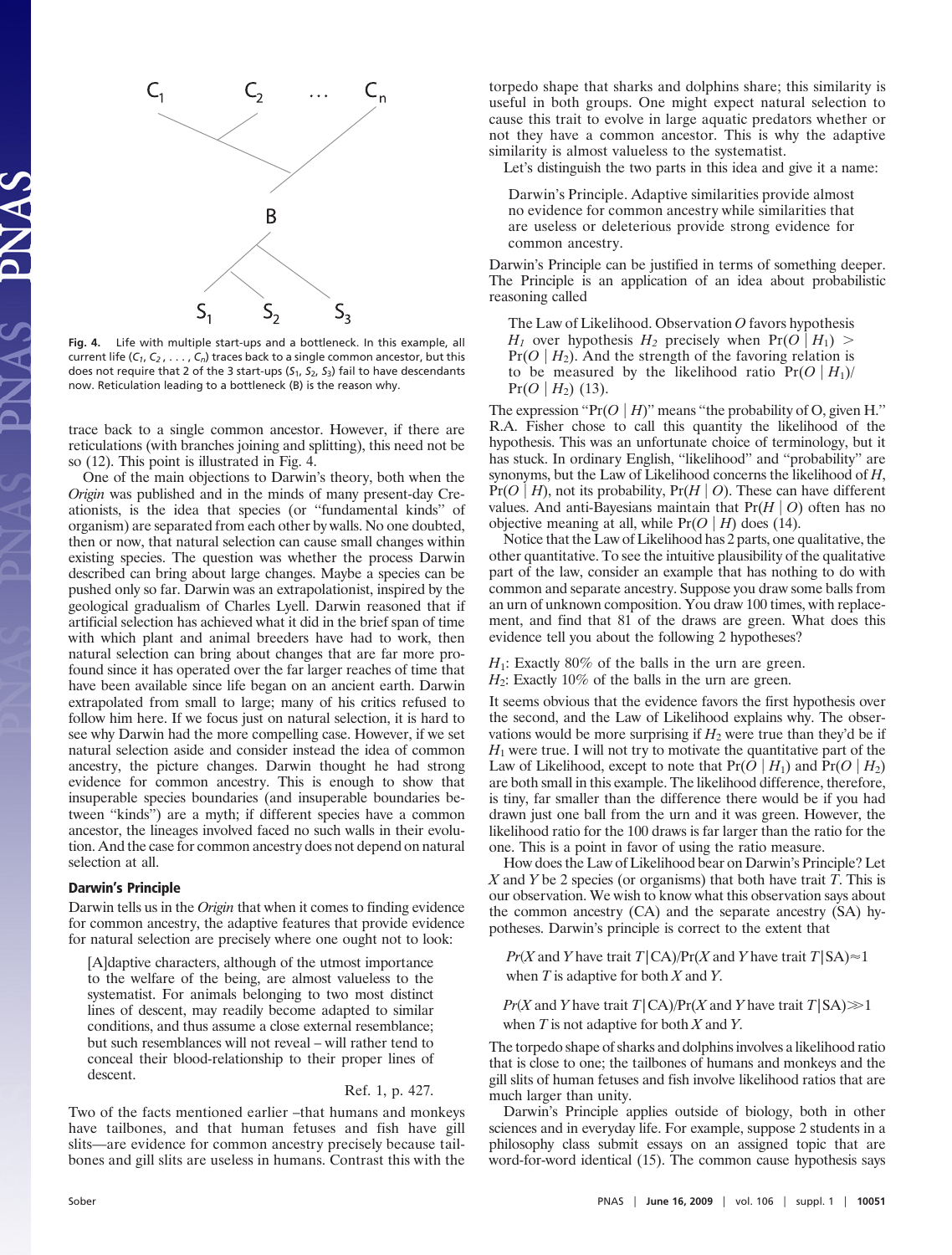

**Fig. 5.** Two fitness functions for the traits *A* and *B*. When 2 populations each exhibit 100% *A*, this is not strong evidence that they have a common ancestor if the fitness function is the one shown in (*i*); the evidence for common ancestry is stronger if the fitness function is the one shown in (*ii*).

that the students plagiarized from the same source (a file they found on the Internet, perhaps). The separate cause hypothesis says that the students worked separately and independently. The matching is more probable under the first hypothesis than it is under the second. And the kinds of matching features that provide strong evidence for a common cause and the kinds that provide only weak evidence or none at all are the ones that Darwin's principle describes. That both essays use nouns is not worth much. In contrast, that both misspell the same words in the same way is more telling. And what should we make of both essays quoting the same passage from Darwin? It matters if the passage is relevant to the assigned topic.

If Darwin's Principle is to be understood in terms of the Law of Likelihood, there is an important part of his theory that fails to conform to the dictates of hypothetico-deductivism, which some see as Darwin's key methodological innovation (16). This methodology says that theories are tested by deducing observational predictions from them. However, if hypotheses merely confer non-extreme probabilities on observational outcomes, the relationship of hypothesis to observation is not deductive. It is not true that human beings and monkeys must both have tail bones if they share a common ancestor and it is not true that they can not both have tail bones if they do not share a common ancestor. What is true is that the probability of this similarity is greater under the common ancestry hypothesis.

## **Exceptions to Darwin's Principle**

Although Darwin's Principle is often correct, the two parts of the principle are each sometimes mistaken. Let's take the second part first, the one about neutral or deleterious characters. If a drift process goes on long enough, the resulting character states of the descendants *X* and *Y* will have about the same probability, regardless of whether the common ancestry or the separate ancestry hypothesis is true. In a drift process as well as in others, time is a destroyer of information about ancestry. A second counterexample to the second half of Darwin's Principle may be found in characteristics that confer no advantage or disadvantage but are correlated with ones that do. These are the features that now are called ''spandrels'' (17). As mentioned earlier, having red blood confers no advantage, but having hemoglobin does, and the redness is a consequence of the hemoglobin. If hemoglobin is widespread because of its adaptive advantage, 2 species having red blood will not provide strong evidence for common ancestry.

The other side of Darwin's Principle has exceptions as well; there are adaptive similarities that sometimes provide substantial evidence of common ancestry. There are 2 cases in which this is true. The first simply involves lots of data. Suppose we know of *n* adaptive similarities that unite species *X* and *Y*. Each of them may provide only negligible evidence favoring common ancestry over separate ancestry. However, put them together and the likelihood ratio may be substantially greater than unity. This will happen if the different features  $(T_1, T_2, \ldots, T_n)$  are independent of each other, conditional on each of the 2 genealogical hypotheses:



trait value

**Fig. 6.** The fitnesses of different trait values of a quantitative character. There are 2 adaptive peaks.

$$
\frac{\Pr(T_1 \& T_2 \& \dots & \& T_n | CA)}{\Pr(T_1 \& T_2 \& \dots & \& T_n | SA)} = \frac{\Pr(T_1 | CA)}{\Pr(T_1 | SA)} \times \frac{\Pr(T_2 | CA)}{\Pr(T_2 | SA)} \times \dots \times \frac{\Pr(T_n | CA)}{\Pr(T_n | SA)}
$$

If each term on the right hand side has a value just a bit larger than unity, their product will have a value that is much larger than unity. This point might underlie the thought that complex adaptations can provide substantial evidence of common ancestry even if simple ones do not.\*

The second context in which Darwin is wrong to dismiss adaptive similarities is a bit less obvious. Consider the 2 fitness functions shown in Fig. 5. Each describes how an individual's fitness depends on whether it has trait *A* or trait *B*. In Fig. 5*i*, *A* is always fitter than *B*, regardless of the frequency of trait  $A$  in the population; in Fig.  $5iiA$  is fitter than *B* when *A* is common, but the reverse is true when *A* is rare. Now suppose you encounter 2 populations that both have trait  $A$  at 100%. Is this evidence that the two populations trace back to a common ancestor? Darwin's principle seems right in connection with the fitness function in Fig. 5*i*; you'd expect *A* to evolve to fixation, whether or not the two populations share a common ancestor. The inferential situation with respect to Fig. 5*ii* is different. When there is selection favoring the majority trait, a population will evolve to 100% *A* or to 100% *B* depending on what the trait's starting frequency is. In what state do the lineages leading to the two observed populations begin? Suppose that all starting frequencies have the same probability. Then the probability that a lineage starts with *A* in the majority is 1/2. If the two populations have a common ancestor, the probability of them both exhibiting  $100\% A$  is  $\approx 1/2$ . If the separate ancestry hypothesis is true, the probability that both lineages will have  $100\% A$  is approximately  $(1/2)(1/2) = 1/4$ . So the common ancestry hypothesis has twice the likelihood as the separate ancestry hypothesis. The likelihood ratio will be bigger if it is very improbable that a lineage will start with *A* in the majority. If the probability of this is  $p$ , then the likelihood ratio of the two hypotheses is approximately  $p/p^2 = 1/p$ . If *p* is small, the evidence favoring common ancestry is very strong (ref. 13, chapter 4)† .

What is true for frequency dependent selection for the majority trait also is true when there is frequency independent selection with multiple peaks of the sort depicted in Fig. 6. A population that starts with a given average trait value will evolve toward a local adaptive peak and then selection will serve to keep the population at that equilibrium value. The larger the population is, the harder it is for the population to traverse a valley and evolve from one peak to

<sup>\*</sup>Perfect independence is not essential here; the weight of evidence grows if the separate traits have some degree of conditional independence.

<sup>†</sup>Consider the effect of population size on this inference problem. In Fig. 5*i*, the bigger the population, the more valueless the observation is that the two populations are each 100% *A*; in Fig. 5*ii*, the reverse is true.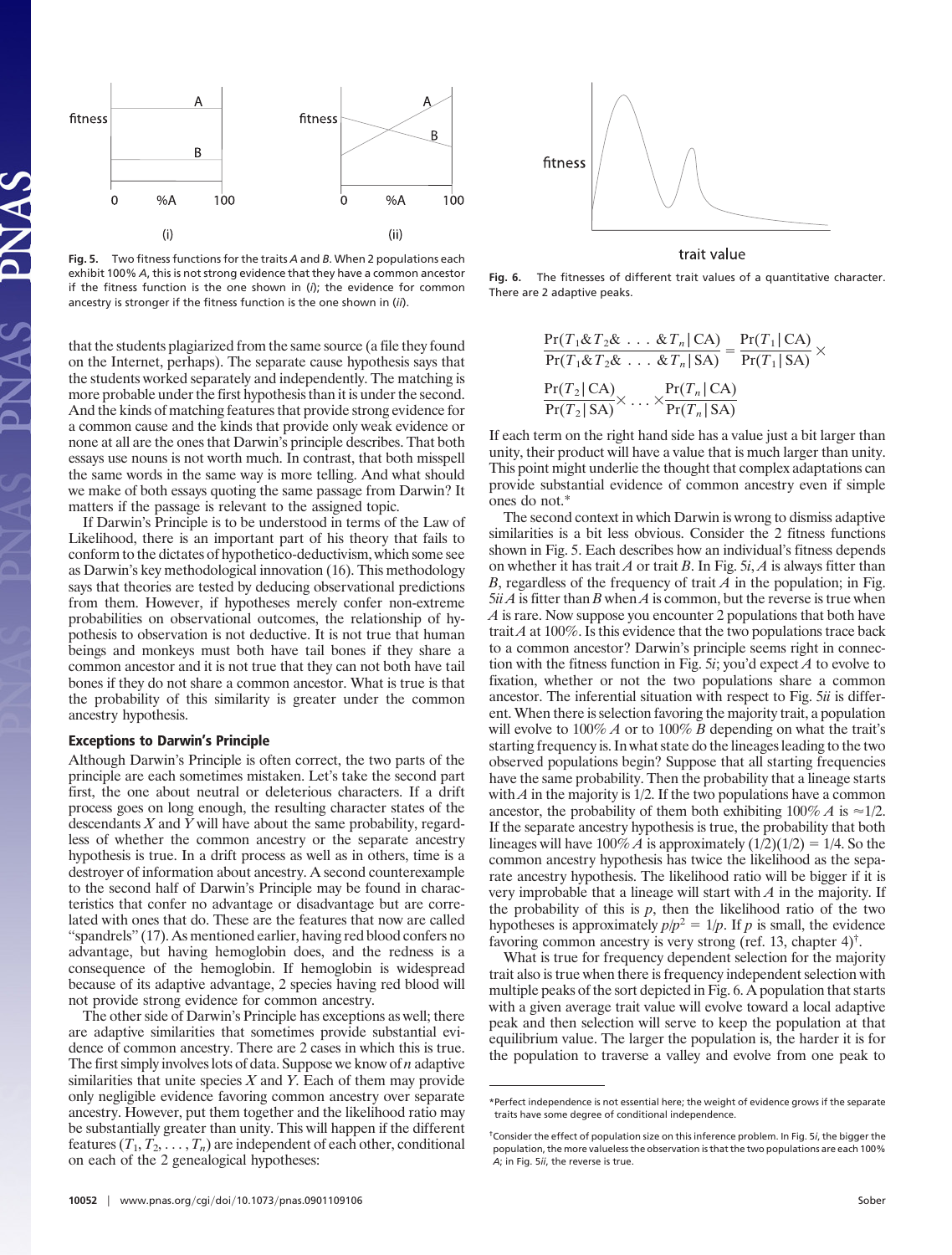another. If 2 populations are at the same adaptive peak, this is evidence that they share a common ancestor. The higher the peaks and the wider the valleys, the more strongly their similarity favors common ancestry over separate ancestry.

These last two cases, in which adaptive similarities provide strong evidence for common ancestry, are not just abstract possibilities. They underlie the reasoning that leads biologists to cite the nearuniversality of the genetic code as evidence that all current life traces back to a single common ancestor (18). This is an important part of the reason that most biologists would now regard Darwin's ''one or a few'' original progenitors as too cautious. An organism with a given genetic code will usually have its viability drastically decline if its code changes to one that is ''nearby'' in the space of possible changes. And if the organism is at least partly sexual, its ability to produce viable fertile offspring will be impaired if its code changes to one not shared by conspecifics. So there is both a frequency-independent and a frequency-dependent effect. As long as there are multiple codes that each would work, a shared code is evidence for common ancestry. And the more such codes there are, the stronger the evidence that the near-universality of the code provides for common ancestry. This point holds even if the shared code we observe in the life around us turns out to be optimal.

Although Darwin's Principle is overstated, a rational kernel can be extracted. Nonadaptive characters often provide strong evidence for common ancestry. And adaptive characters often provide little or no evidence for common ancestry.

# **How Common Ancestry and Natural Selection Are Related in Darwin's theory**

Darwin (ref. 1, p. 459) says that the *Origin* is ''one long argument,'' and scholars have puzzled over what his argument is. Thinking about this requires that a question about logic be separated from a question about rhetoric. There is the logical structure of his theory and its relation to the evidence he musters. However, there is also the question of how Darwin chooses to present that body of theory and evidence. Why did Darwin organize the book as he did? He front-loads his discussion of natural selection and lets his full argument for common ancestry emerge only later, and in a somewhat fragmented form. Inspired by John Herschel's ideas on *vera causae* (19), he starts with artificial selection; this is a context in which selection has been observed. From this he extrapolates to natural selection, where selection must usually be inferred, and argues that selection is competent to produce the traits we now observe in nature and that it has actually done so (20–22). Darwin could have begun with common ancestry and still pursued this Herschelian strategy. The exposition would start with observed cases of common ancestry (in human family trees and in the ones recorded by plant and animal breeders), with conjectured instances of common ancestry developed subsequently, the argument culminating with his conclusion that all life traces back to one or a few original progenitors. Darwin does do some of this in the book's beginning. In the Introduction he says that species belonging to the same genus have a common ancestor. And in the first chapter, on artificial selection, he argues that all varieties of domesticated pigeons descended from the rock dove. Still, the big picture, wherein all current life traces back to one or a few start-ups, is mostly developed at the end of the book. On the whole, it is natural selection that comes first.

Four years after the *Origin*'s publication, Darwin wrote to Asa Gray about his priorities; he says that ''personally, of course, I care much about Natural Selection, but that seems to me utterly unimportant, compared with the question of Creation or Modification'' (23). Why, then, did Darwin give selection top billing in the *Origin*? Perhaps he thought that this was his theory's more novel element. Or perhaps he chose this ordering to recapitulate his own intellectual odyssey in which selection came into focus before common ancestry (24, 25). Or maybe he realized that if he began with the grand idea of common ancestry, readers would immediately contemplate the genealogical connection of human beings to monkeys, a subject that he very much wanted to avoid.

There are other explanations to consider that are more rooted in the details of what Darwin says in the *Origin*. Perhaps he placed natural selection at center stage because he thought that selection is more important than common ancestry. This seems to be the point he is making in the following passage:

It is generally acknowledged that all organic beings have been formed on 2 great laws: Unity of Type, and the Conditions of Existence. By unity of type is meant that fundamental agreement in structure which we see in organic beings of the same class, and which is quite independent of their habits of life. On my theory, unity of type is explained by unity of descent. The expression of conditions of existence, so often insisted on by the illustrious Cuvier, is fully embraced by the principle of natural selection. For natural selection acts by either now adapting the varying parts of each being to its organic and inorganic conditions of life; or by having adapted them during past periods of time: the adaptations being aided in many cases by the increased use or disuse of parts, being affected by the direct action of the external conditions of life, and subjected in all cases to the several laws of growth and variation. Hence, in fact, the law of the Conditions of Existence is the higher law; as it includes, through the inheritance of former variations and adaptations, that of Unity of Type.

## Ref. 1, p. 206.

We can understand this passage by thinking about its application to the example of human and monkey tail bones. Human beings have tail bones because the trait was present in the common ancestor that human beings share with monkeys, not because the trait is adaptive for humans. Darwin adds to this the further thought that the trait occurs in the common ancestor because it was adaptive for that common ancestor.

Darwin's point in this passage is not specifically about the importance of common ancestry; his thought applies equally to evolution in a single lineage. Consider a lineage of polar bears extending from an ancestral population *A* to a current population *C*. Suppose *C*'s fur length is closer to *A*'s than it is to the fur length that would be optimal for *C* to have under current conditions. For example, suppose the trait values (in some unit of length) are  $A =$ 40 and  $C = 50$  and that the optimum for *C* is  $O_c = 100$ . Arguably ancestral influence has had a bigger effect on trait evolution than natural selection has had because 50 is closer to 40 than it is to 100. Darwin is saying that even when ancestral influence has been very strong (as in the hypothetical case we are considering), it still is true that the ancestor has its trait value because of natural selection. How he knows this is not so clear. If a descendant can have a trait value that is far from optimal, why can't an ancestor? After all, that ancestor itself had an ancestor and the problem recurs. In any event, to show that selection had a stronger effect than ancestral influence on *C*, it does no good to show that selection had a strong influence on *A*.

A better answer to the question of why Darwin put selection first in the *Origin* is provided by his thought that selection explains branching. This is the point of his Principle of Divergence (26). A single population of generalists will often be driven by selection to evolve into 2 populations of specialists, which become increasingly different as each accumulates adaptations specifically suited to its unique way of life. Here, Darwin was influenced by the increasing specialization and division of labor that he saw in the British economy of his time. The idea that selection leads to branching may have been Darwin's reason for putting selection before common ancestry, but it is important to recall our earlier distinction between tracing back and number of start-ups. That selection leads to branching does not entail that all of current life traces back to one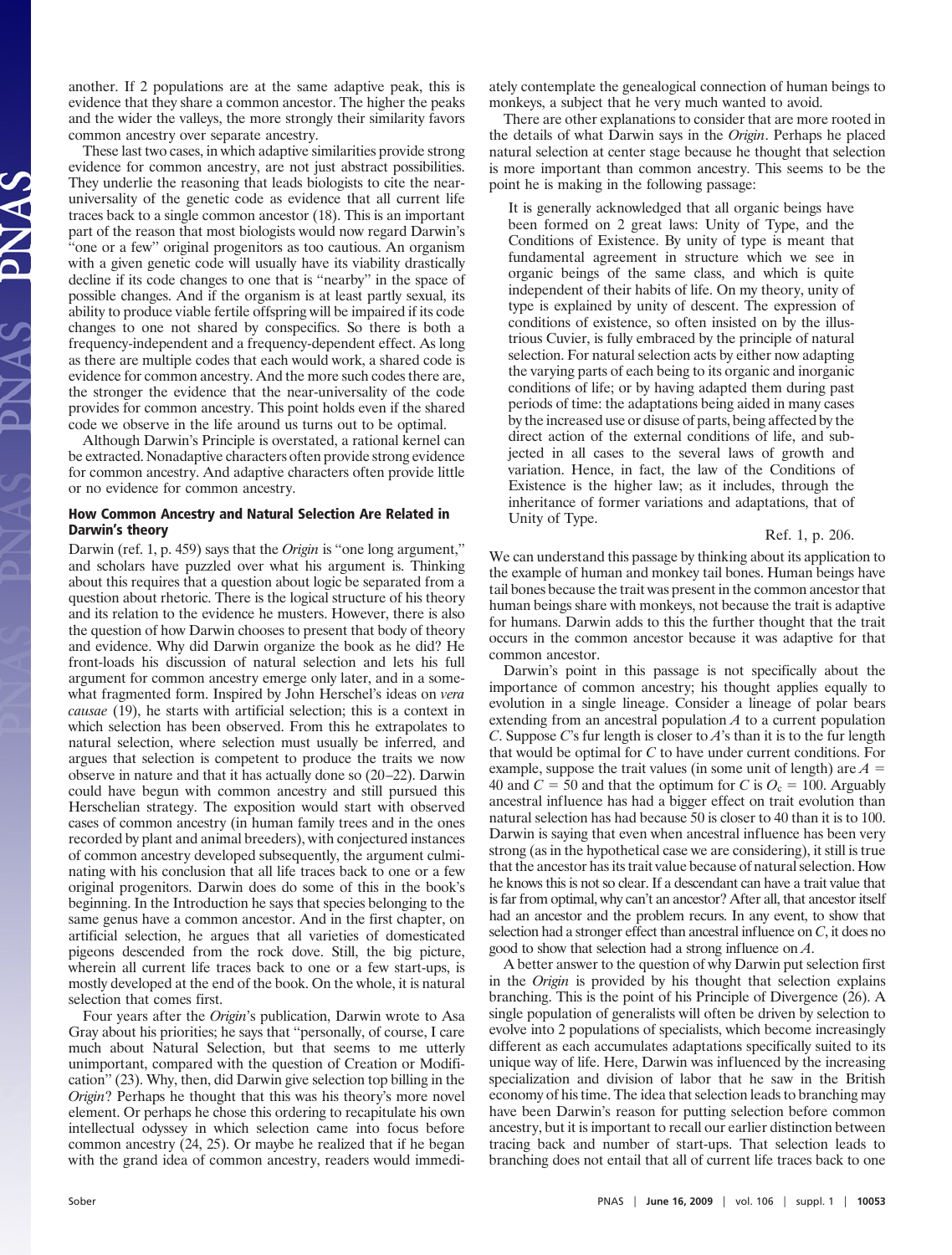or a few original progenitors.‡ Here we may add Darwin's idea that selection also leads lineages to go extinct. Selection causes branching *and* extinction, which means that selection does explain why the life around us traces back to one or a few original progenitors. Selection is the source of what the single figure in the *Origin* depicts. So there is a logical reason why selection should come first—it has causal priority.

Darwin faced a choice. Selection has causal priority; common ancestry has evidential priority.What should the order of exposition be? For some authors, the problem does not arise. Consider, for example, the relation of axioms to theorems in Euclidean geometry. If the axioms make the theorems true and the axioms are intuitively obvious while the theorems become obvious only when we see how they are related to the axioms, then the axioms have a ''causal'' and an evidential priority. But when the causal and the evidential orderings differ, which should be followed? There is no right or wrong here. Darwin led with the part of his theory that has causal priority, but he could have done otherwise. There are many good ways to write a book.

This duality of causal and evidential orderings is hardly unique to Darwin's theory. Consider the relation of temperature and thermometer readings. We know what the temperature is by looking at the thermometer, but it is the temperature that causes the thermometer reading, not vice versa. We often know about causes by looking at their effects. Even so, there is a special feature of the relationship between common ancestry and natural selection in Darwin's theory. Natural selection and common ancestry fit together, but only if selection has not been all-powerful. If all traits evolve because there is selection for them, Darwin's Principle will conclude that we have little or no evidence for common ancestry. What is needed is that selection causes branching and extinction but that some traits persist in lineages for nonadaptive reasons. Darwin's claim that selection is not the exclusive cause of evolution plays an essential role in allowing him to develop his evidence for common ancestry. His conjunction—common ancestry and natural selection—would be unknowable, according to Darwin's Principle, if the second conjunct described the only cause of trait evolution.

In broad outline, the evidential structure of Darwin's argument for his theory of common ancestry plus natural selection goes like this:

- 1. The argument for common ancestry. Here neutral and deleterious traits (vestigial organs, embryology, biogeography) do the main work.
- 2. It follows from (1) that populations have evolved across species boundaries.
- 3. The argument that natural selection is an important part of the explanation of many adaptive traits. Here artificial selection and the Malthusian argument for the power of selection are important, as are Darwin's many examples of adaptive traits in nature.

The expository order in the *Origin* has (3) first, and then (1), with (2) more or less implied.

It is not just that common ancestry answers the question addressed in (2). In addition, common ancestry can be used to answer questions about natural selection. Consider what Darwin says about the vertebrate eye, which was William Paley's most famous example of a complex adaptive feature that, he thought, cries out for explanation in terms of intelligent design (27). Darwin discusses this in chapter 6 of the *Origin*, which he called ''Difficulties for the Theory.'' He begins by noting that if the different eye designs found in nature can be arrayed in a graded sequence, from simpler and cruder to more complex and more adaptive, that this will be the



**Fig. 7.** A simplified example in which the camera eye, the cup eye, and the complete absence of an eye are distributed across the tips of a phylogenetic tree. Parsimony considerations dictate that the best reconstruction of ancestral character states is that *A*<sup>1</sup> had no eyes, *A*<sup>2</sup> had a cup eye, and *A*<sup>3</sup> had a camera eye.

beginning of an argument that the trait evolved by natural selection. But then he adds:

In looking for the gradations by which an organ in any species has been perfected, we ought to look exclusively to its lineal ancestors; but this is scarcely ever possible, and we are forced in each case to look to species of the same group, that is to the collateral descendants from the same original parent-form.

#### Ref. 1, p. 187.

If it is the lineal ancestors of present day vertebrates that matter to understanding how natural selection has produced the vertebrate eye, why look at current organisms that are not vertebrates? If Darwin's modest goal were to argue merely that it is possible that the vertebrate eye evolved through a series of simpler eye designs, then seeing the different eye designs found in collateral descendants would be relevant because this would allow one to imagine a sequence of steps that might have been taken in the lineal ancestors. I think Darwin wanted to draw a stronger conclusion and contemporary biologists certainly do. They want to argue that the designs found in collateral descendants provide evidence about the designs found in lineal ancestors. But why should the one be relevant to the other? Darwin's language of lineages reveals the reason why. It is common ancestry that makes the characteristics of nonvertebrates that are alive now relevant to inferring the characteristics of the lineal ancestors of present day vertebrates.

A simplified example of the kind of inference problem that Darwin faced is depicted in Fig. 7. As we move from current vertebrates and their camera eyes back through their lineal ancestors, Darwin thought we'd find cup eyes and then no eyes at all. Why think that this is the most plausible assignment of character states to ancestors? Many contemporary biologists would answer by appealing to parsimony. A different assignment of character states to ancestors would be less parsimonious in the sense that it would require more changes in character state in the tree's interior. The thought that this is the right way to make inferences about the historical process does not require an a priori commitment to evolution's always moving from simple to complex. Rather, Darwin's idea about the history of eye designs is a plausible reconstruction, given an independently justified phylogeny, if parsimony makes for plausibility.

The use of parsimony to reconstruct ancestral character states is intuitively attractive. If 2 or more descendants have a given trait, it seems natural to infer that the trait was present in their most recent common ancestor. But what is the logical justification of this inference from present to past? Cladists influenced by Will Hennig (28) have sought to justify the principle in terms of Popperian ideas about falsifiability (29, 30) and explanatory power (31). At about the same time that Hennig's work was translated into English, Anthony Edwards and Luigi Cavalli-Sforza (32), students of R. A. Fisher, proposed a principle of minimum evolution as a heuristic

<sup>‡</sup>Although tree diagrams like Fig. 3 often are used to portray both divergence and genealogy, the two concepts are importantly different. Organisms can be identical and still trace back to a common ancestor; in this case, there is no divergence, since the variance in each generation is always zero. And lineages can diverge from each other even if they have no common ancestry.